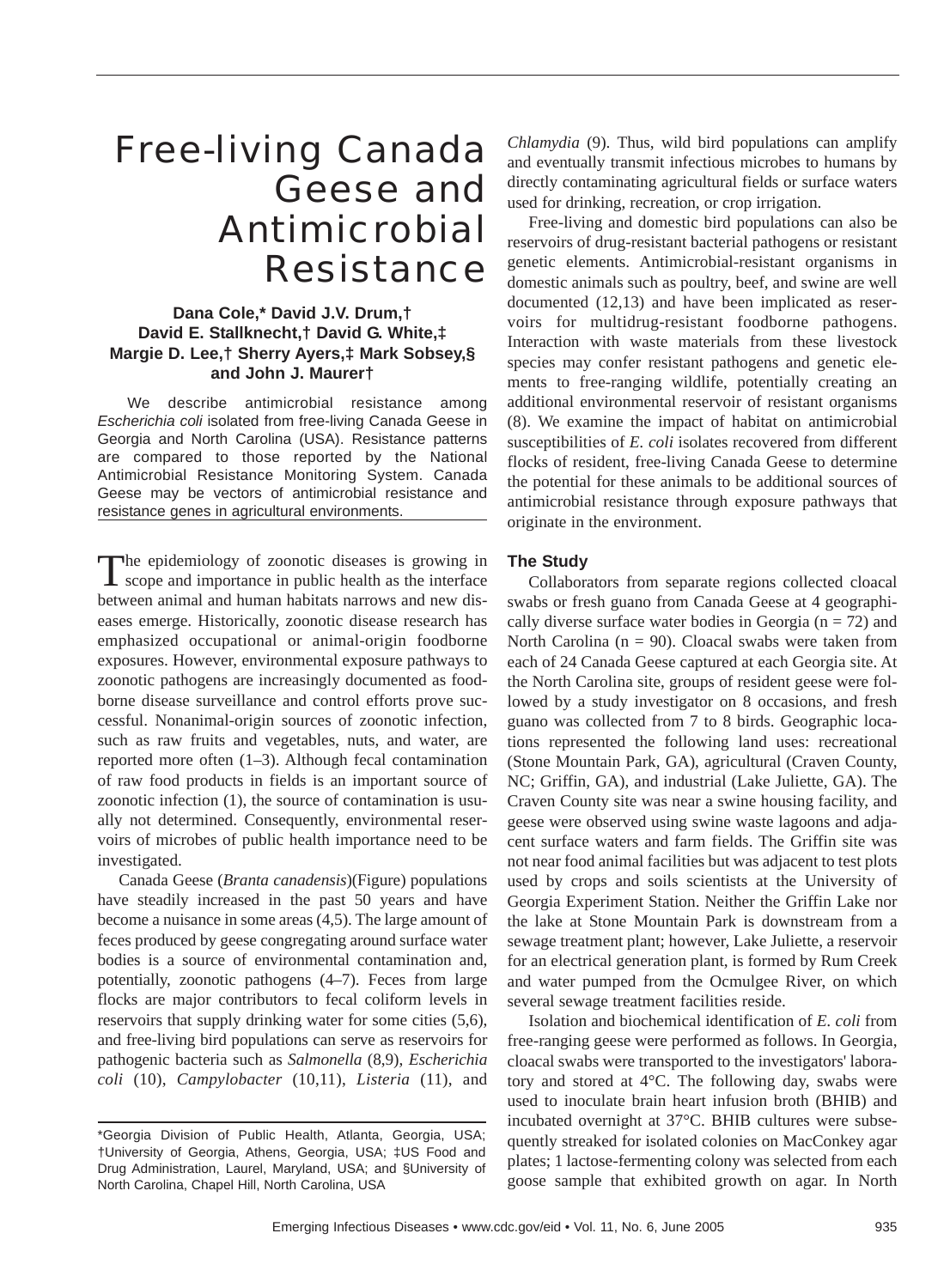#### **DISPATCHES**



Figure. Free-living populations of Canada Geese (*Branta canadensis*) can serve as reservoirs of antimicrobial-resistant bacteria such as *Escherichia coli*.

Carolina, bird samples were pooled and transported to the laboratory on ice in sterile, plastic bottles and stored at 4°C overnight. A 1-g sample of guano was diluted in sterile phosphate-buffered saline, and 3 separate dilutions were filtered through 47-mm, 0.45-µm pore-size, gridded cellulose ester filters. After overnight culture on mFC agar plates at 37°C, filters containing a countable number of fecal coliform colonies (20–100 CFUs) were transferred to plates containing nutrient agar and 4-methylumbelliferylβ-D-glucuronide (MUG) and incubated for an additional 3–4 h. Colonies fluorescing blue under long wavelength UV light were selected for biochemical confirmation. Up to 5 presumptive *E. coli* colonies were selected from each sampling round. All isolates were identified to genus and species level with the Vitek System (bioMériux Vitek, Hazelwood, MO, USA).

Antimicrobial-susceptibility patterns for each confirmed bacterial isolate were determined by broth microdilution with the Sensititre automated antimicrobial susceptibility system (Trek Diagnostic Systems, Westlake, OH, USA) and interpreted according to NCCLS criteria for dilution susceptibility testing methods when applicable (14). Antimicrobial susceptibilities were assessed for amikacin, amoxicillin/clavulanic acid, ampicillin, apramycin, cefoxitin, ceftiofur, ceftriaxone, cephalothin, chloramphenicol, ciprofloxacin, gentamicin, imipenem, kanamycin, nalidixic acid, streptomycin, sulfamethoxazole, tetracycline, and trimethoprim/sulfamethoxazole. *E. coli* ATCC 25922, *E. coli* ATCC 35218, and *Pseudomonas aeruginosa* ATCC 27853 were quality-control organisms. Differences in the proportion of resistant isolates were analyzed by chi-square test (SAS, ver. 8.01, SAS Institute Inc., Cary, NC, USA).

Isolates were also screened for class 1 integrase gene *intI*1 and integron-associated antimicrobial resistance genes *sul1* and *aadA1* by polymerase chain reaction (PCR). Isolates that exhibited resistance to β-lactam antimicrobial agents were screened by PCR for TEM βlactamase gene,  $bla_{\text{TEM}}$ , with appropriate positive and negative control strains. DNA template for PCR was prepared as described by Hilton et al. (15).

The Table describes antimicrobial resistance phenotypes and associated resistance determinants in *E. coli* isolates recovered from Canada Geese stratified by geographic site. No gram-negative enteric bacteria were isolated from geese at Stone Mountain Park, although *E. coli* isolates were recovered from the bird waste from Griffin, Lake Juliette, and Craven County. The number of isolates recovered was much higher among geese in agricultural areas compared to other land usages (e.g., industrial or recreational). The proportion of isolates resistant to antimicrobial agents was significantly greater ( $p = 0.0004$ ) among *E. coli* isolates from Craven County geese, where interaction with swine waste lagoons was observed. Antimicrobial resistance patterns in this population matched those most commonly reported for swine *Enterobacteriaceae* from the National Antimicrobial Resistance Monitoring System (NARMS) studies (e.g., tetracycline, streptomycin, sulfamethoxazole, and ampicillin resistance) (12,13). Most *E. coli* isolates (72%) recovered from Craven County geese exhibited resistance to  $\geq$ 1 antimicrobial agent. In contrast, resistant *E. coli* recovered from agricultural geese in Georgia (Griffin) with no apparent contact with livestock wastes had a lower proportion of resistance (19%) and only exhibited resistance to β-lactam antimicrobial agents (cefoxitin-amoxicillin/ clavulanic acid-cephalothin).

All *E. coli* isolates, except those from Craven County, were negative for class 1 integrons. Forty-four percent of *E. coli* isolates (n = 25) from Craven County Canada Geese possessed  $\geq 1$  antimicrobial-resistant determinant. Nine *E. coli* isolates were positive for class 1 integrase gene *intI*1; 6 isolates possessed a TEM β-lactamase.

#### **Conclusions**

Outbreaks of illness associated with raw food products have been increasing, in part because of increased human consumption of fresh produce (1). However, several sources of preharvest contamination have been identified, including fecal material, contaminated irrigation water, and wild fowl (1). In a previous study, 32% of the *Salmonella* isolates from wild birds submitted to the Southeastern Cooperative Wildlife Disease Study were resistant to sulfamethoxazole, and 18.1% were resistant to both sulfamethoxazole and streptomycin (8). These findings are likely a result of interaction of these populations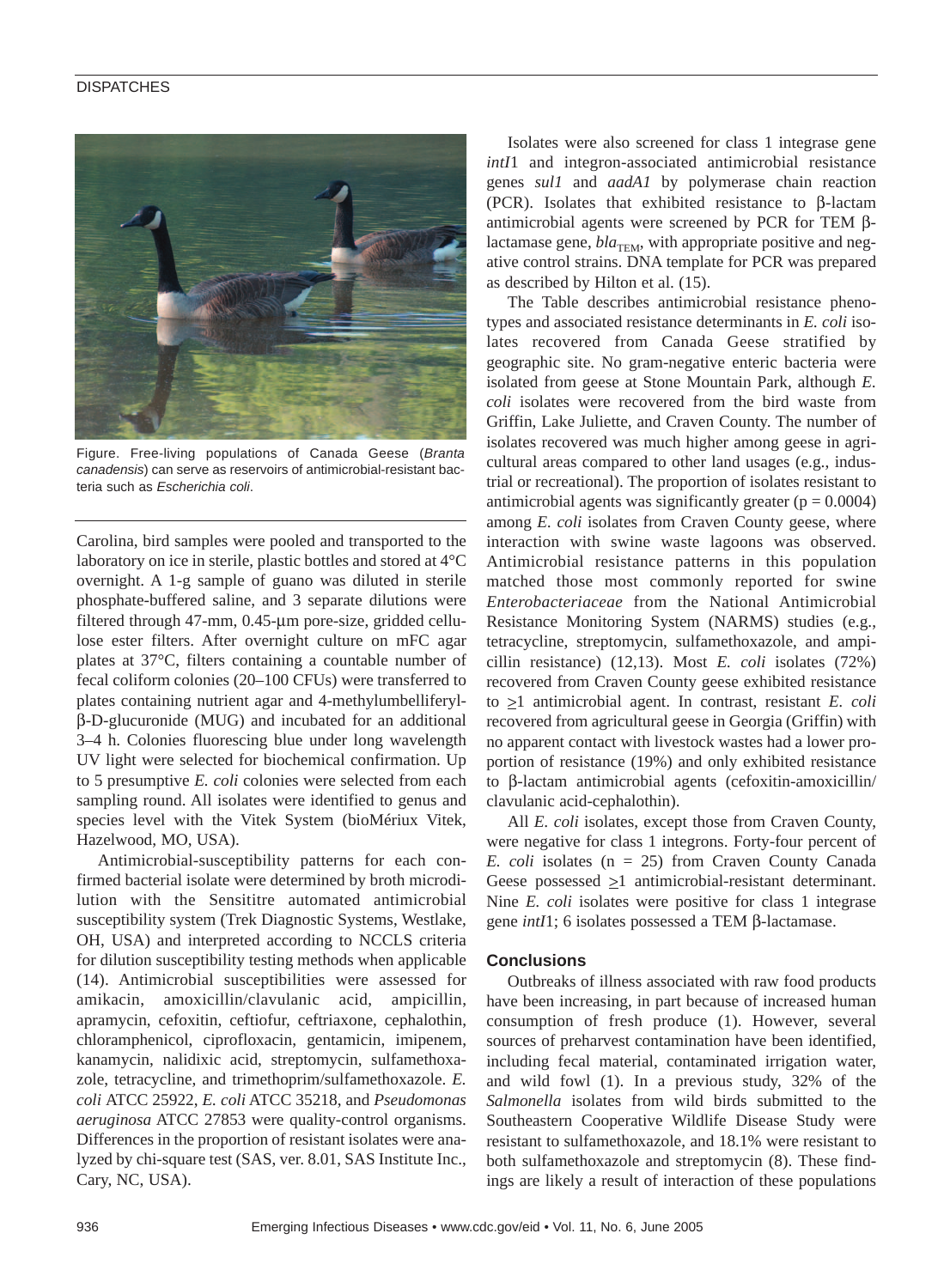|                                                  | S <sub>II</sub> |               |              |                |
|--------------------------------------------------|-----------------|---------------|--------------|----------------|
|                                                  | Lake Julliette  | Craven County | Griffin      | Stone Mountain |
| Antimicrobial resistance phenotype* and genotype | $n = 2$         | $n = 25(%)$   | $n = 21$ (%) | $n = 0$        |
| Pansusceptible <sup>+</sup>                      | 2               | 7(28)         | 17(81)       |                |
| Ampicillin                                       |                 | 5(20)         | 1(5)         |                |
| Amoxicillin/clavulanic acid                      |                 | 0             | 2(10)        |                |
| Cefoxitin                                        |                 | 0             | 2(10)        |                |
| Cephalothin                                      |                 | 1 $(4)$       | 4(19)        |                |
| Tetracycline                                     |                 | 16 (64)       | 0            |                |
| Sulfamethoxazole                                 |                 | 6(24)         | 0            |                |
| Gentamicin                                       |                 | 2(8)          | 0            |                |
| Kanamycin                                        |                 | 2(8)          | 0            |                |
| Streptomycin                                     |                 | 14 (56)       | 0            |                |
| Nalidixic acid                                   |                 | 1(4)          | 0            |                |
| Resistance to $\geq$ 3 antimicrobial agents      |                 | 12(48)        | 2(10)        |                |
| Integron and antimicrobial resistance genes      |                 |               |              |                |
| inti1                                            |                 | 9(36)         | 0            |                |
| sul1                                             |                 | 3(12)         | 0            |                |
| aadA1                                            |                 | 3(12)         | 0            |                |
| $bla_{\text{TEM}}$                               |                 | 6(24)         | 0            |                |

Table. Antimicrobial resistance phenotypes and genotypes of Escherichia coli isolated from Canada Geese sampled in Georgia and North Carolina  $\overline{a}$ 

\*All isolates, regardless of geographic locale, were susceptible to ceftiofur, ceftriaxone, imipenem, amikacin, apramycin, chloramphenicol, ciprofloxacin, and trimethoprim/sulfamethoxazole.

†No gram-negative bacteria were isolated from geese captured at Stone Mountain.

‡Isolates were susceptible to all 18 antimicrobial agents tested.

with environmental sources of enteric bacteria. In our study, the spectrum of *E. coli* resistance was very different among agricultural habitat geese, depending upon their exposure to livestock wastes. With growing populations of Canada Geese and associated evidence that they contribute to microbial water contamination (5,6), we hypothesized that observed resistance patterns might be related to the anthropogenic land usage of the bird habitats and that Canada Geese could serve as a vector of antimicrobial resistance genes between sources of fecal wastes and other environmental media. Little or no resistance was observed among the *E. coli* isolates recovered from Canada Geese in regions with no known direct contact with liquid wastes. However, geese in direct contact with liquid swine wastes had a significantly higher prevalence of antimicrobial resistance. Comparing these data with those reported recently by NARMS shows similar resistance profiles between *E. coli* isolates recovered from Canada Geese in contact with livestock wastes (Craven County) and those recovered from both food animals and fresh fruits and vegetables (12,13). In addition, a substantial number of isolates from several Canada Geese that had direct contact with lagoons containing liquid swine waste carried integrons and their associated resistance genes.

This and other studies suggest that resident, free-living, and migratory birds can be potential vectors of zoonotic pathogens, including antimicrobial-resistant variants, between waste-handling facilities and other agricultural resources, such as crops and water. Although all of our study populations of Canada Geese were nonmigratory, this species could serve to disperse bacteria between widely separated locations. In addition, since these birds use farm ponds and waste lagoons and graze on pastures inhabited by cattle and other livestock, the opportunities exist for new health problems in wildlife populations to emerge as well as new reservoirs of zoonotic disease to form. This work is the basis of continuing efforts to examine the potential role of wildlife in agricultural habitats as vectors of antimicrobial resistance in the environment.

This work was supported by USDA NRICGP grants 99- 35212-8680 and 01-35212-10877 (Georgia) and USDA NRI Grant 99-35102-8178, USEPA IAG OD-5555-NTEX, and NIEHS training grant #ES07018 (North Carolina).

Dr. Cole is a medical epidemiologist in the Georgia Division of Public Health. She is responsible for identifying epidemiologic pathways of zoonotic disease transmission between animals and humans with a special emphasis on the surveillance and control of zoonotic pathogen dissemination as a result of an act of bioterrorism.

## **References**

- 1. Beuchat LR, Ryu JH. Produce handling and processing practices. Emerg Infect Dis. 1997;3:459–65.
- 2. Altekruse SF, Cohen ML, Swerdlow DL. Emerging foodborne diseases. Emerg Infect Dis. 1997;3:285–93.